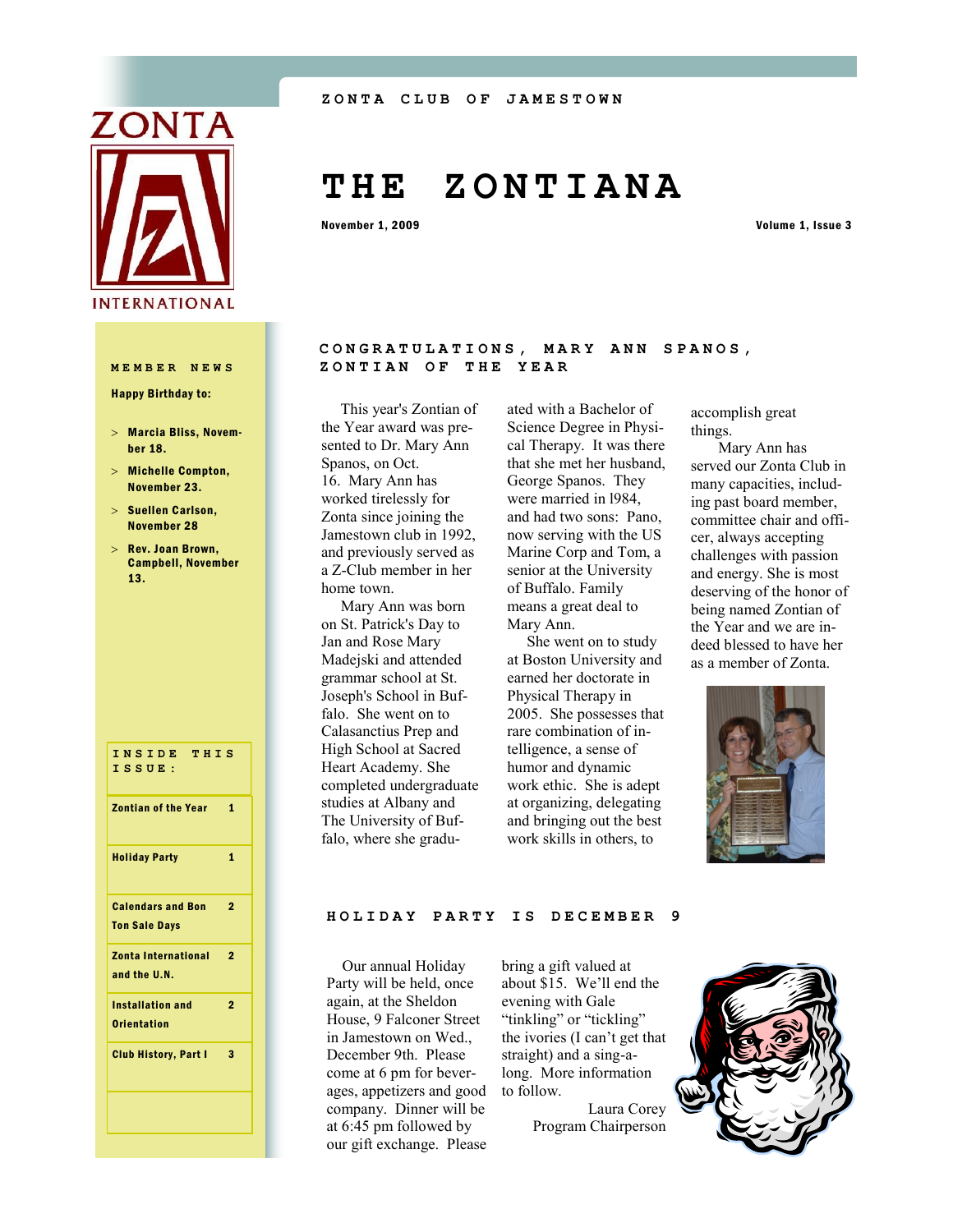

## **A MESSAGE FROM FINAN C E / F U N D R A I S I N G**

 As a reminder, the "**Calendar of Cash",** which is our club's major fundraiser for the year, has been underway for over one month now. Please continue selling as the weeks go by. You can bring the ticket stubs and money with you to the Zonta meetings and they can be turned into Marsha Anderson. If you need more calendars, please contact Marcia Bliss or Anne Rizzo. We would like all calendar

money/stubs turned in by December 16<sup>th.</sup> There are posters still available if anyone would like one. Good luck to all the selling teams.

 We also are selling the "Community Day" coupons for **The Bon-Ton** event that takes place on Saturday, November 14, starting at 6:00 A.M. The coupons sell for \$5.00 each and all proceeds go back to our club's Service Fund.

If we sell enough of these coupons, we will be invited to sell in the Lakewood store, both prior to and on the day of the event. A sign-up sheet will be going around at the next business meeting if anyone is interested in selling at the store.

Thank You for your support!

Your Finance/ Fundraising Committee



#### ZONTA INTERNATIONAL AND THE UN

 Zonta International service has been closely linked with the United Nations since Zonta expressed support for the fledgling UN in 1946. As an international nongovernmental organization (NGO), Zonta brings women's concerns to the UN, suggests solutions, draws public attention to issues and encourages its members to participate at

the local level.

 Zonta maintains representatives of its United Nations Committee at UN sites in Geneva, New York, Paris and Vienna. Committee members attend UN conferences, and UN agency, committee and commission sessions.

 Accredited NGOs, like Zonta, participate in these sessions by providing written statements and oral presentations on issues being considered. NGOs also may organize panels relating to the general debate.

 Since 1985, Zonta has had general consultative status with the Economic and Social Council (ECOSOC), one of six principal bodies carrying out UN work. (to be continued)

### Mark these dates:

# December 2—New Member Installation

January 20—New Member **Orientation** 

#### **MEMBERSHIP COMMITTEE PLANS INSTALLATION AND NEW MEMBER ORIENTATION**

 Since last spring, our club has been fortunate to recruit several new members. Rather than wait until our Annual Meeting in May to install these new members, we will be conducting a midyear installation prior to the business meeting on December 2nd.

 It has also been some time since we held a new member orientation. An orientation is important so that our new members understand about Zonta International and our club's place in the larger organization, about how our own club is organized, our finance and

# fundraising structure and other important details of membership. The orientation will be held at 5 p.m. on January 20th.

 If you have never attended an orientation or would like to brush up on your Zonta knowledge please feel free to join us for this event.